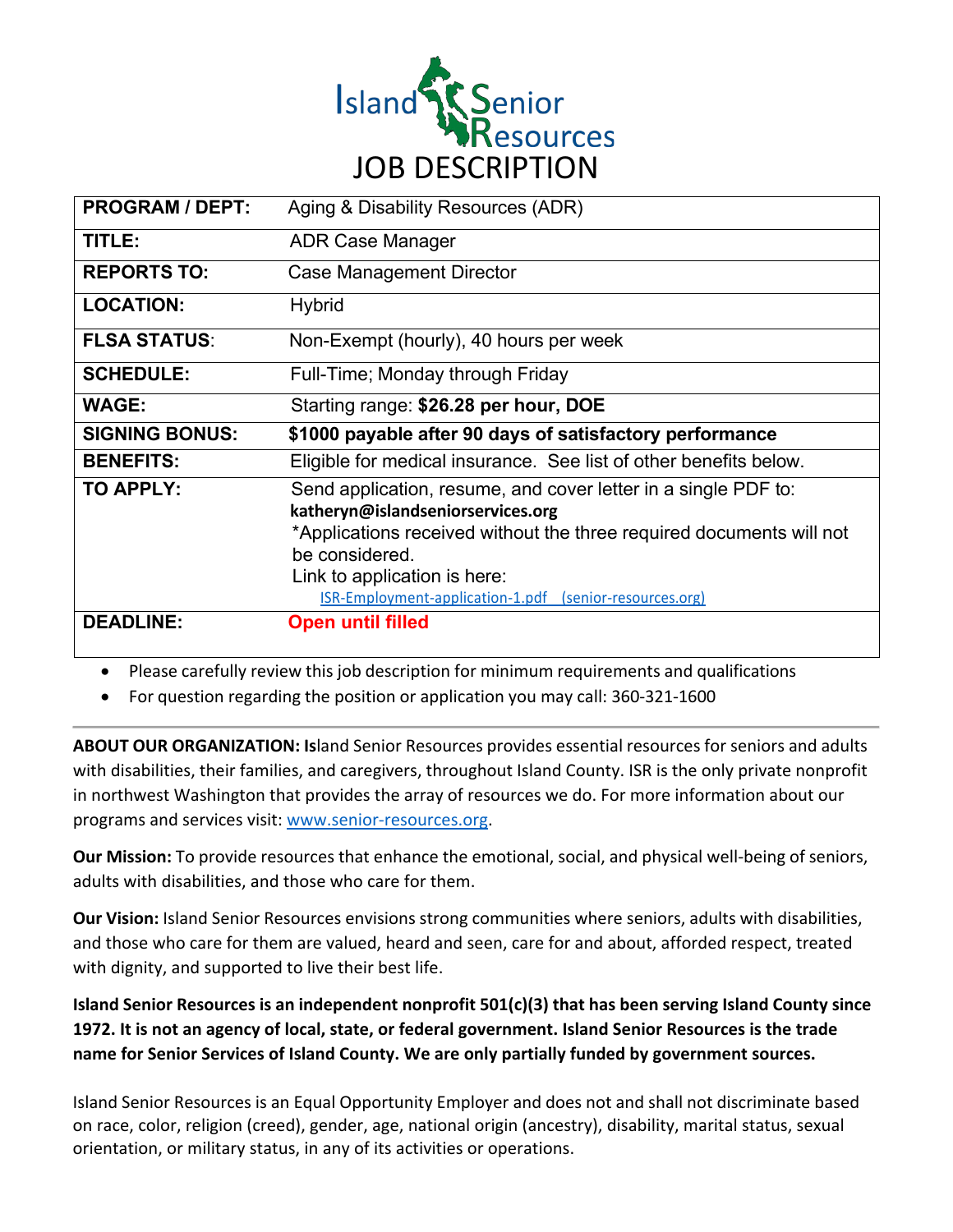

## **POSITION SUMMARY**

**Aging & Disability Resources** (also known as Senior Information & Assistance) is a Washington State program designed to assist older adults, adults with disabilities, adults with functional impairments, and those who care for them to identify, understand, and effectively access available resources.

We strive to help individuals maintain independence in their own homes and communities for as long as possible, postponing, reducing, or eliminating the need for institutional care. Our staff provide outreach, information, and assistance on services, products, opportunities, and resources that support the needs and goals of our clients.

The Aging & Disability Resources program is often a frontline for intervention. We develop relationships with local community partners to promote awareness, receive referrals, identify high-risk individuals, and engage underserved populations. We assess client needs, screen for services, navigate resources, facilitate referrals, provide assistance, and develop care plans to ensure safety and wellbeing of each client.

The **Case Manager** will provide 1:1 support to functionally and/or cognitively impaired adults who:

- Are at-risk of institutionalization or were recently discharged from a hospital or other care facility.
- Have multiple unmet needs requiring multiple health and social services.
- Need assistance with one or more Activities of Daily Living (ADLs).
- Are unable to obtain necessary services or perform tasks on their own and do not have family, friends, or formal support who are able and willing to provide adequate assistance.
- Are a vulnerable adult with a recent or ongoing APS investigation.

#### **ESSENTIAL JOB FUNCTIONS**

Case Managers assess, plan, coordinate, and monitor services provided to clients. The services are designed to prevent unnecessary institutionalization and decrease barriers that may prevent someone from remaining in their present place of residence or moving to a less restrictive environment.

The Case Manager must provide client centered service and involve the client in all phases of service delivery, whether in an active or consultative mode. The Case Manager should facilitate a plan of care that identifies services that meets the client's needs and choices.

#### • **The objectives of case management are to:**

- Support client independence.
- Be a custodian of resources.
- Provide a continuity of care through coordination with others.
- Assist clients to access needed services.
- Develop a plan to overcome barriers to accessing necessary services.
- Refer clients to mental health services, when appropriate.
- Advocate for clients and support client self-advocacy.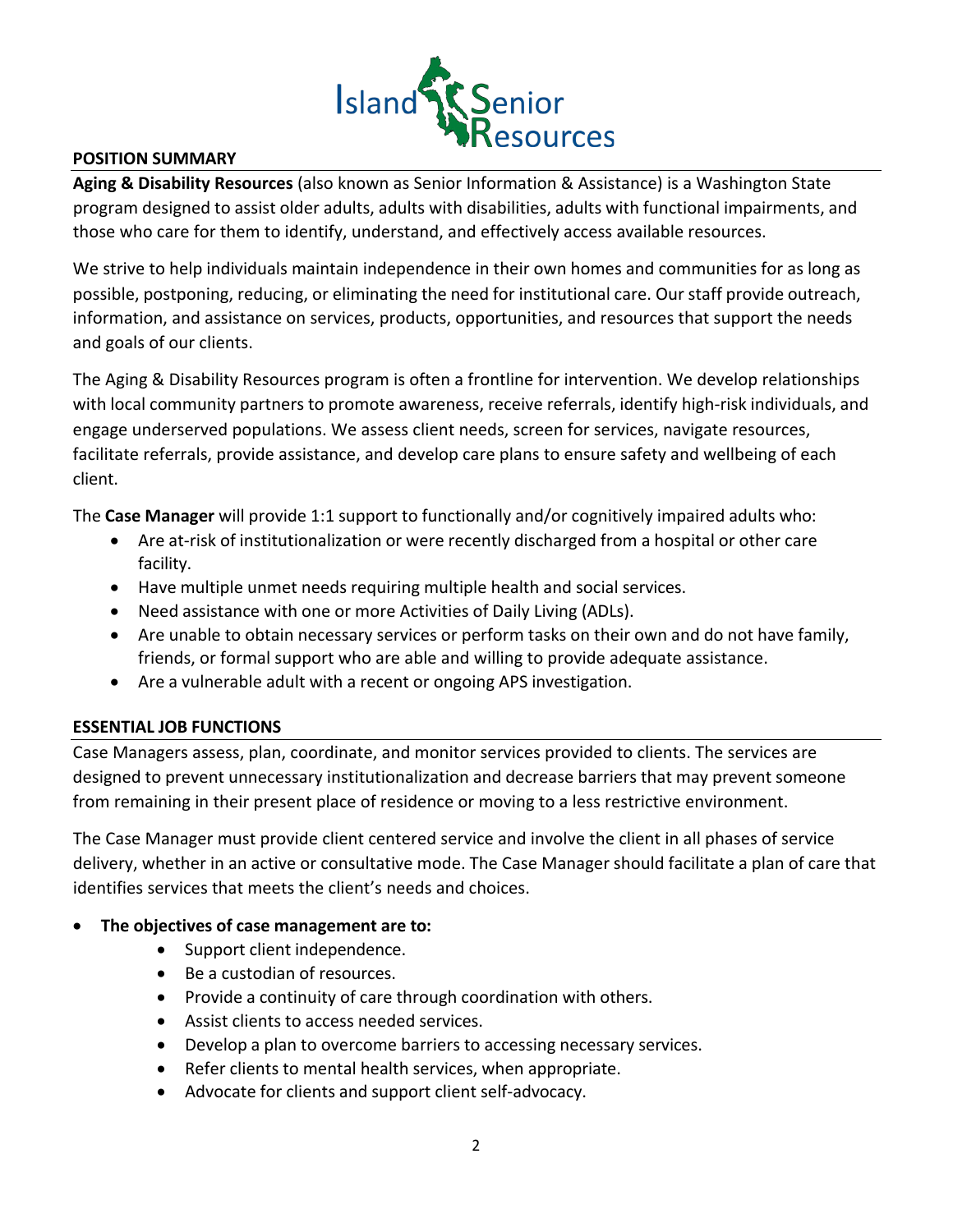

## • **Provide information to individuals, families, or groups**

- a. Be aware of community resources, specifically, mental health support services in Island County.
- b. Respond to all client inquiries and requests for information in a timely manner.
- c. Provide impartial and accurate information on the services, products, and/or community resources available to clients.
- d. Promote autonomy and independence. Encourage each client to make informed decisions regarding their care and services.
- e. Refer clients not needing Case Management to appropriate resources.
- f. Evaluate success of referrals.

#### • **Assessment**

- a. Perform a face-to-face assessment with the client in the client's residence. \*Social distancing protocols to be followed during COVID19 pandemic.
- b. Screen client for level of mental health support and services needed.
- c. Assess client needs, abilities, income, and resources.
- d. Evaluate clients' cognitive, behavioral, and functional abilities to determine need for support.

## • **Care Planning**

- a. Develop a plan of care with each client using Person-Centered Options Counseling methods.
- b. Match services to client's needs as they change over time.
- c. Link clients to services available to meet their need.
- d. Be creative in finding ways to assist clients to overcome barriers that impact their ability to function independently.
- e. Refer clients to appropriate services and community support network such as:
	- Make crisis/mental health referrals for clients who appear to have serious mental health concerns which may need immediate attention.
	- Make Adult Protective Services (APS) referrals as necessary.
	- Facilitate referrals for long term care or other services as appropriate.

# • **Client and Family Support**

- f. Provide ongoing consultation, assistance, coordination, advocacy, and support.
- g. Provide timely follow-up with clients to ensure that needs are met and problems are resolved.
- h. Evaluate success of services and referrals to determine if further services are needed.
- i. Monitor through periodic home visits (scheduled and unscheduled) and telephone contacts to ensure the plan is being appropriately implemented and the services provided are meeting the client's needs.
- j. Provide regular follow-up and monitoring to individuals deemed high-risk.
- k. Assist the family or client to make necessary changes in the home environment and lifestyle.
- l. Encourage changes in high-risk behaviors that may improve health and well-being.
- m. Offer regular mental health support groups and education to clients and the community.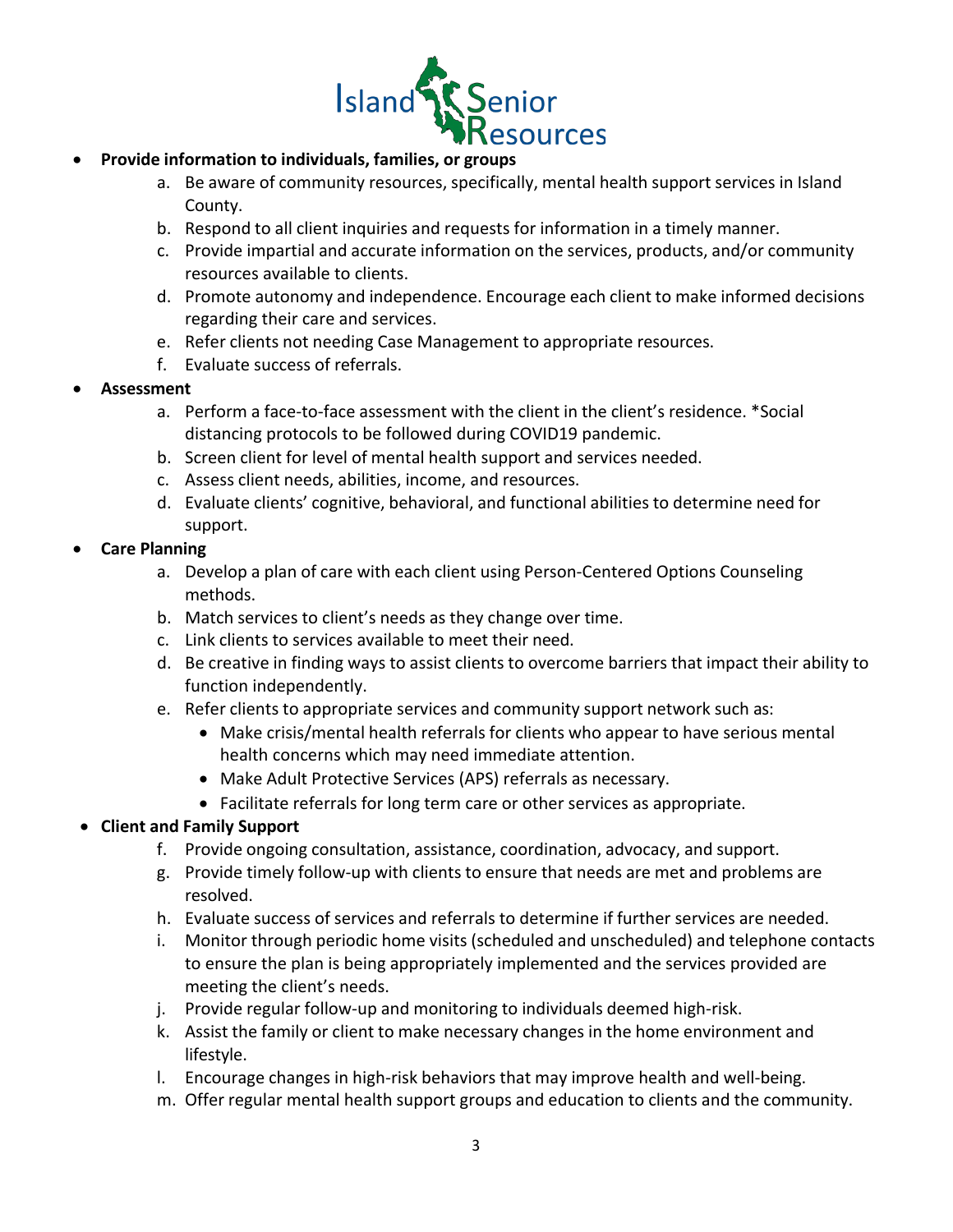

## • **Record maintenance**

- a. Maintains client files with accurate information.
- b. Provide detailed case notes of work performed for the client.
- c. Maintains strict confidentiality regarding client information and client interactions in accordance with HIPAA and all federal, state, and agency policies and practices.
- d. Compiles information and reports as requested.

# • **Crisis Intervention**

Provide short-term crisis intervention in an emergency situation to resolve the immediate problem before a long-term plan is developed or current plan is revised. Crisis intervention may include, but is not limited to:

- a. Use of Adult Protective Services.
- b. Arranging for temporary placement in an AFH or a NF.
- c. Providing training to assist in amelioration of the crisis.

## **EDUCATION/ EXPERIENCE**

- a. B.A. in social work, human services, social sciences, or related; AND
- b. Minimum two years of experience in human services and mental health service.
- c. Experience providing services to older adults and people with disabilities is preferred.

# **KNOWLEDGE, SKILLS, & ABILITIES**

All staff must have demonstrated skills commensurate with their job responsibilities at time of employment; or have the potential to achieve required skills and knowledge through training.

- Strong written and verbal communication skills.
- Ability to manage several tasks at one time with repeated interruptions.
- Must have excellent problem-solving, organization, and time management skills.
- Ability to meet regular deadlines.
- Must have strong technology skills with the ability to learn new programs quickly and efficiently.
- Proficient with standard software programs including Microsoft Office, internet, and email.
- Ability to operate standard office equipment including phones, copiers, fax machines, etc.
- Demonstrated ability to work both independently and in teams.
- Demonstrated ability to learn and master new information and responsibilities.
- Ability to maintain effective relationships with co-workers, volunteers, and community partners.
- Ability to triage client needs, assess client's strengths and weaknesses, and match clients with appropriate services.
- Ability to interpret complicated programs and eligibility requirements public and private services.
- Ability to effectively communicate in difficult situations, including calming people, discussing unpleasant options, and dealing with emotional people.
- Ability to demonstrate respect, patience, tact, and good judgement when working with clients.
- Demonstrated ability to maintain client confidentiality.
- Must demonstrate cultural competency and sensitivity to the needs and values of diverse groups of people from all socioeconomic backgrounds.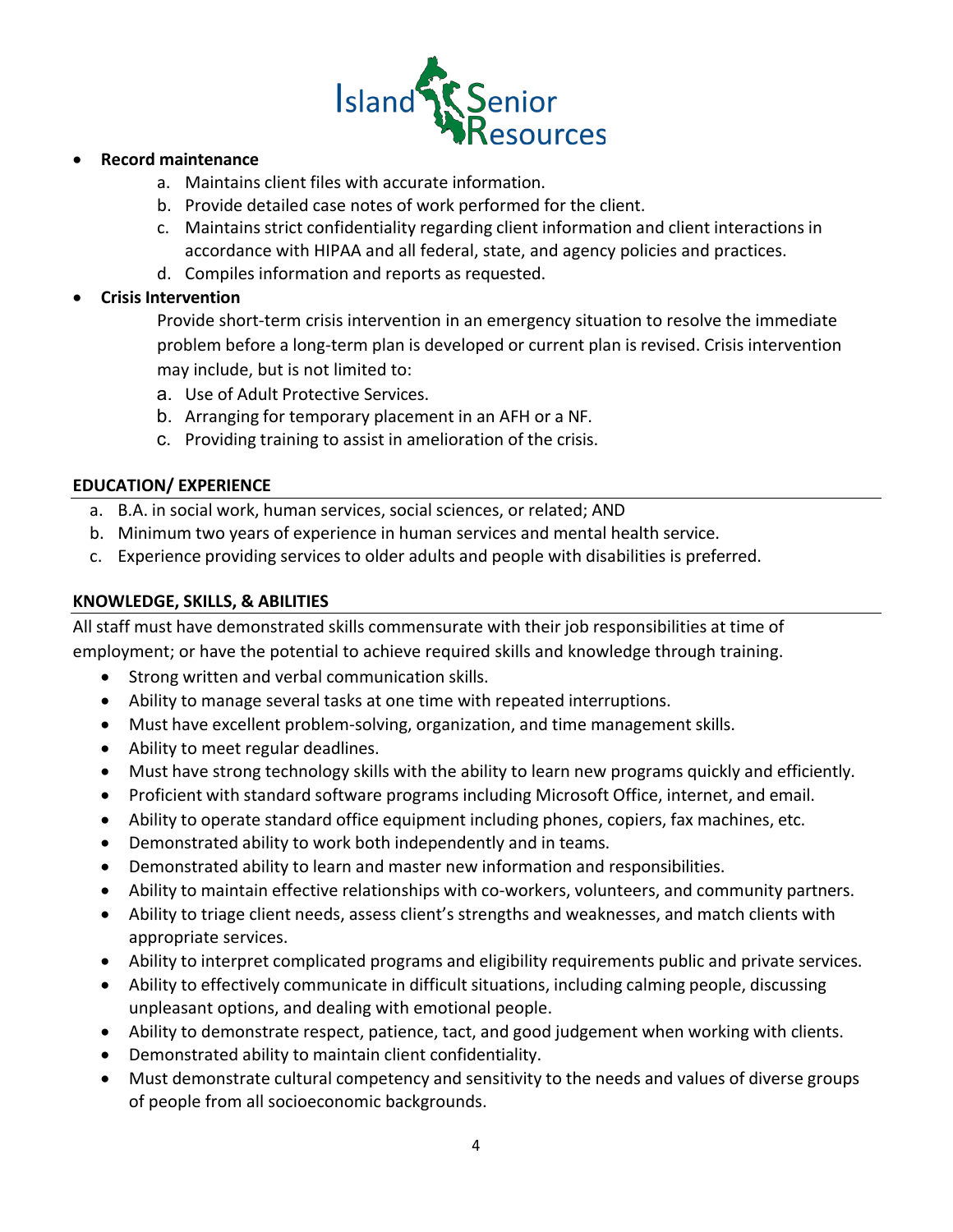

# **Required**

- Familiarity with local community resources.
- Knowledge of mental health services in Washington State and Island County.
- Experience performing screening, assessments and creating care plans.

# **Preferred**

- Knowledge of aging, long term care, and family caregiver issues.
- Knowledge of Alzheimer's and dementing disease processes.
- Knowledge of Medicaid and Medicare.
- Familiarity with DSHS services and application process.
- Familiarity with discharge planning.

# **SPECIAL REQUIREMENTS**

Work schedule requires occasional evenings and weekends as needed. The position requires regular travel other ISR offices, local community meetings, and client homes.

- $\triangleright$  Must have valid driver's license, reliable vehicle, and appropriate liability insurance.
- $\triangleright$  Must pass a Washington State Patrol Criminal History Background Check every 2 years.
	- The information is used to determine the person's character and suitability to perform the position.
	- Individuals with disqualifying crimes as defined in RCW 43.43.830 and 43.43.842 cannot be hired.
- $\triangleright$  Must complete state-required trainings upon hire including:
	- HIPPA, confidentiality, & IT Security
	- Awareness, Person-Centered Options Counseling, and Mental Health First Aid
	- Must become AIRS (Alliance of Information and Referral Systems) Certified during the second year of employment.

# **WORKING CONDITIONS & PHYSICAL REQUIREMENTS**

Work is performed in an office environment, public locations, and visits to client homes. The office environment might include a shared workspace and might be fast-paced with frequent interruptions. Potential hazards might include working with emotionally unstable, non-compliant or aggressive clients and complex family dynamics, significant local travel, driving in inclement weather, second-hand tobacco smoke, aggressive animals, and exposure to contagious diseases.

Sufficient mobility is required for the use of office equipment, such as computers or laptops, telephones, files and copiers, as well as for performing in-home assessments of clients, which might have limited accessibility. Potential exposure to repetitive stresses due to a prolonged use of computers/laptops. Sitting for extended periods of time as well as lifting a maximum of 30 pounds (file storage boxes, supplies, etc.) might be required. The ability to hear and communicate at a level sufficient to perform the essential functions of the position is required.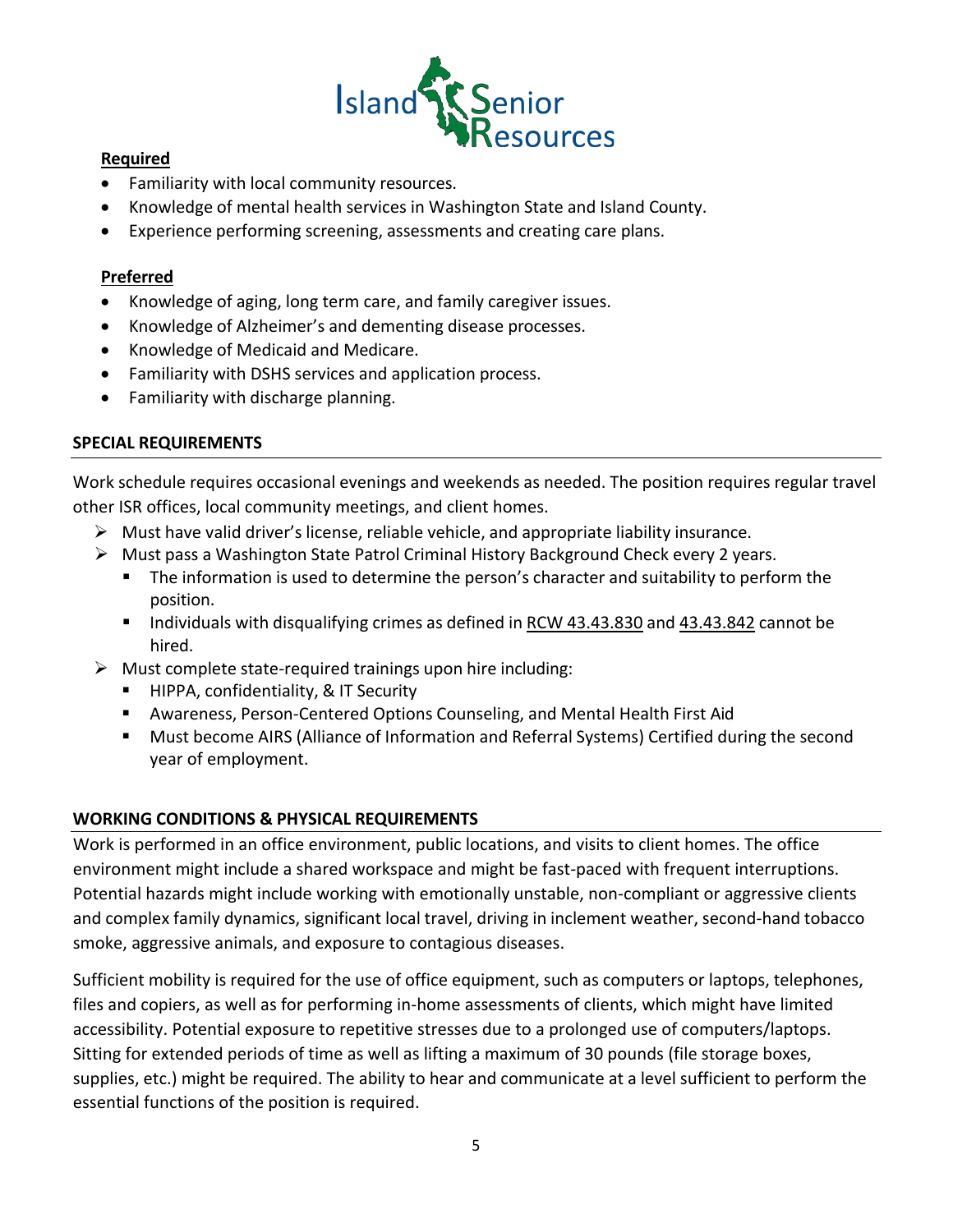

#### **QUALIFICATIONS CHECKLIST**

|                                                                                                                                                        | <b>Yes</b> | <b>No</b> |
|--------------------------------------------------------------------------------------------------------------------------------------------------------|------------|-----------|
| 1. I have a Bachelor's Degree in social services or related field.                                                                                     |            |           |
| 2. I have 2+ years experience working in human services.                                                                                               |            |           |
| I have experience providing services to older adults and people with disabilities.<br>3.                                                               |            |           |
| I am familiar with local community resources.<br>4.                                                                                                    |            |           |
| 5. I have experience completing client assessments and care plans.                                                                                     |            |           |
| 6. I have experience triaging client needs, assessing client's strengths and<br>weaknesses, and matching clients with services.                        |            |           |
| 7. I am familiar with aging, long term care, and family caregiver issues                                                                               |            |           |
| 8. I have the ability to develop and present information to groups of people.                                                                          |            |           |
| 9. I am able to pass a Washington State Patrol Criminal History Check.                                                                                 |            |           |
| 10. I have a valid WA State Driver's License and have a reliable vehicle.                                                                              |            |           |
| 11. I have strong computer and technology skills.                                                                                                      |            |           |
| 12. I am comfortable meeting in clients' homes.                                                                                                        |            |           |
| 13. I can maintain strict client confidentiality.                                                                                                      |            |           |
| 14. I can effectively communicate in difficult situations, including calming people,<br>discussing unpleasant options, and deal with emotional people. |            |           |
| 15. I exhibit cultural awareness and sensitivity to the needs and values of diverse<br>groups of people from all socioeconomic backgrounds.            |            |           |